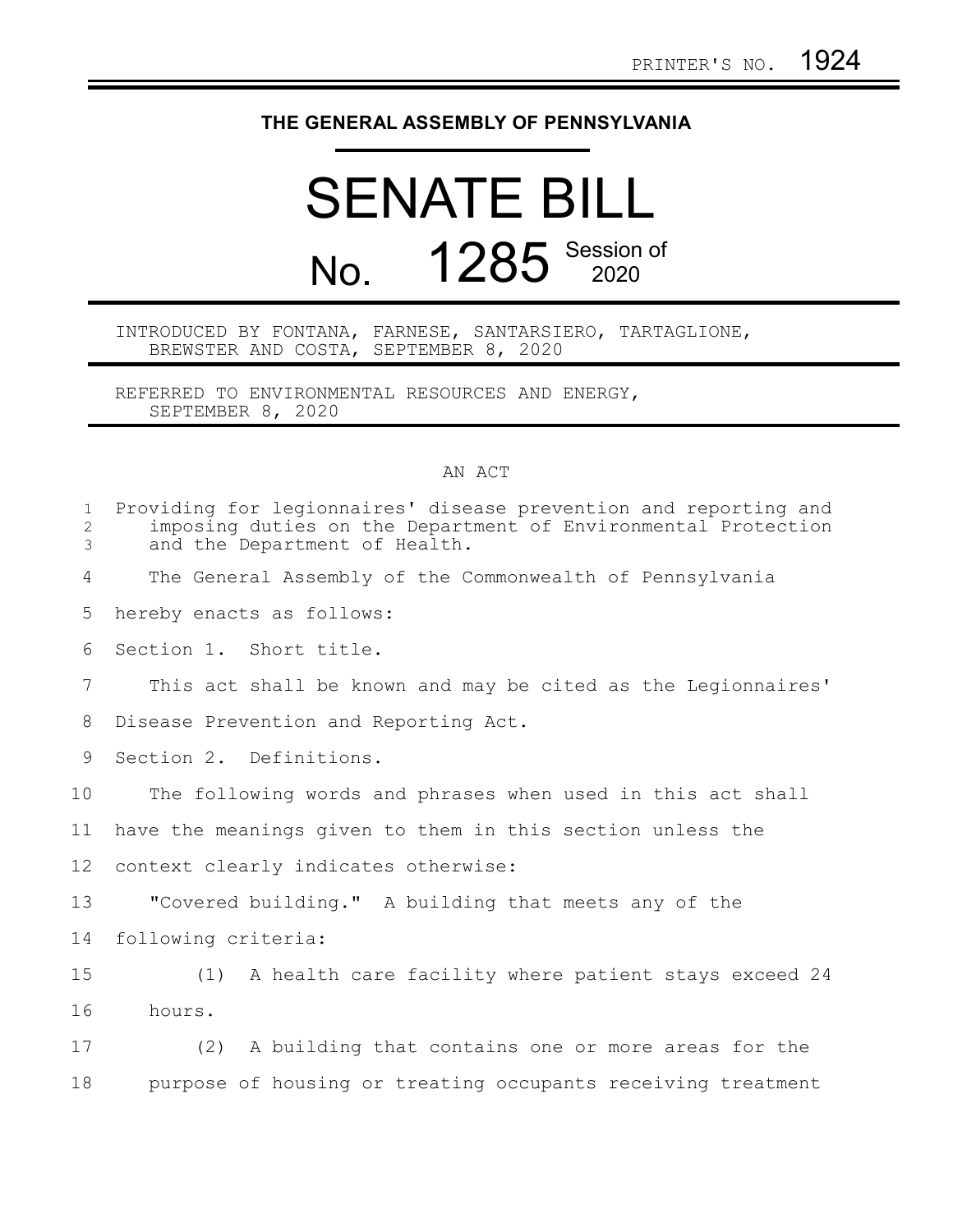for burns, chemotherapy, solid organ transplantation or bone marrow transplantation. 1 2

(3) A building that contains one or more areas for the purpose of housing or treating occupants that are immunocompromised or at-risk, on medications that weaken the immune system or have renal disease, diabetes or chronic lung disease. 3 4 5 6 7

(4) A building that contains a whirlpool or spa either in the building or on the site. 8 9

(5) A building that is more than 10 stories high, including any level that is below grade. 10 11

(6) A building that includes multiple housing units with one or more centralized potable water-heater systems. 12 13

(7) A building identified by the owner or designee as being for the purpose of housing occupants over 65 years of age. 14 15 16

(8) A building containing open-circuit and closedcircuit cooling towers or evaporative condensers that provide cooling or refrigeration, or both, for the heating, venting, air-conditioning or refrigeration system or other systems or devices in the building. 17 18 19 20 21

(9) A building that contains ornamental fountains, misters, atomizers, air washes, humidifiers or other nonpotable water systems or devices that release water aerosols in the building or on the site. 22 23 24 25

"Department." The Department of Environmental Protection of the Commonwealth. 26 27

"Health care facility." As defined in section 802.1 of the act of July 19, 1979 (P.L.130, No.48), known as the Health Care Facilities Act. 28 29 30

20200SB1285PN1924 - 2 -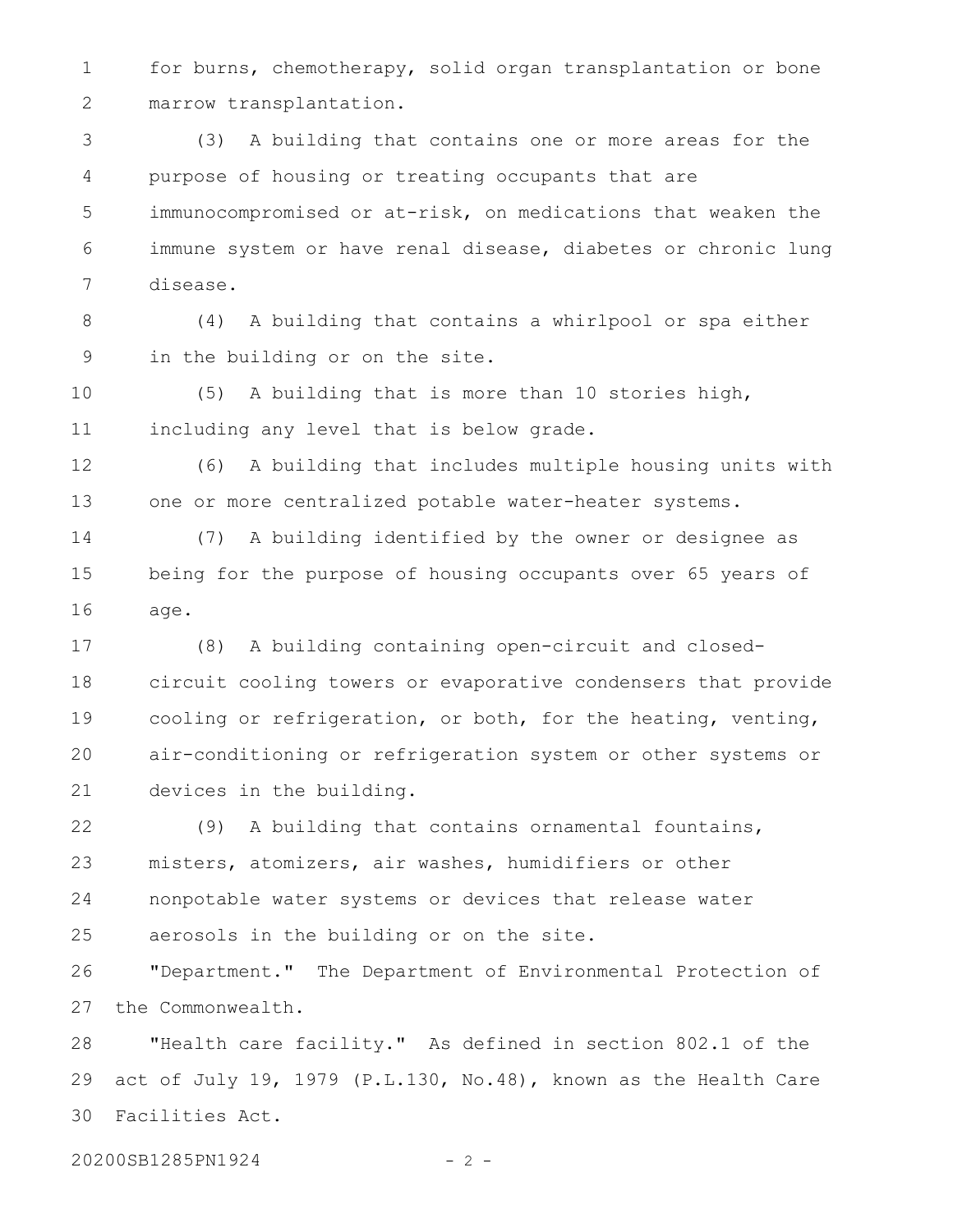"Legionnaires' disease." A pulmonary disease caused by the Legionella bacterium. 1 2

"Public water system." As defined in section 3 of the PSDWA. "PSDWA." The act of May 1, 1984 (P.L.206, No.43), known as the Pennsylvania Safe Drinking Water Act. 3 4 5

Section 3. Powers and duties of Environmental Quality Board. In consultation with the Department of Health, the Environmental Quality Board may adopt rules and regulations under the PSDWA, as necessary, to require disinfectant requirements that exceed the provisions of section 6(a) or testing requirements of public water systems under the PSDWA to minimize the growth and transmission of Legionella bacteria and requirements for the monitoring of public water systems during construction activities that may impact public water systems. Section 4. Powers and duties of department. 6 7 8 9 10 11 12 13 14 15

(a) Public drinking water supply program.--The department shall amend the public drinking water supply program established under section 5 of the PSDWA to incorporate the requirements under sections 3 and 6 of this act. 16 17 18 19

(b) Enforcement.-- 20

(1) The department shall enforce the drinking water standards established under this act. 21 22

(2) In implementing and enforcing the provisions of this act, including monitoring and reporting regarding a covered building, the powers and duties under section  $5(b)$ , (c), (d), (e), (f), (g) and (h) of the PSDWA shall apply. 23 24 25 26

(c) Samples and testing.--Upon receipt of notification from the Department of Health under section 5(a), the department shall sample and test the public water system for the presence of Legionella bacteria at all locations identified by the 27 28 29 30

20200SB1285PN1924 - 3 -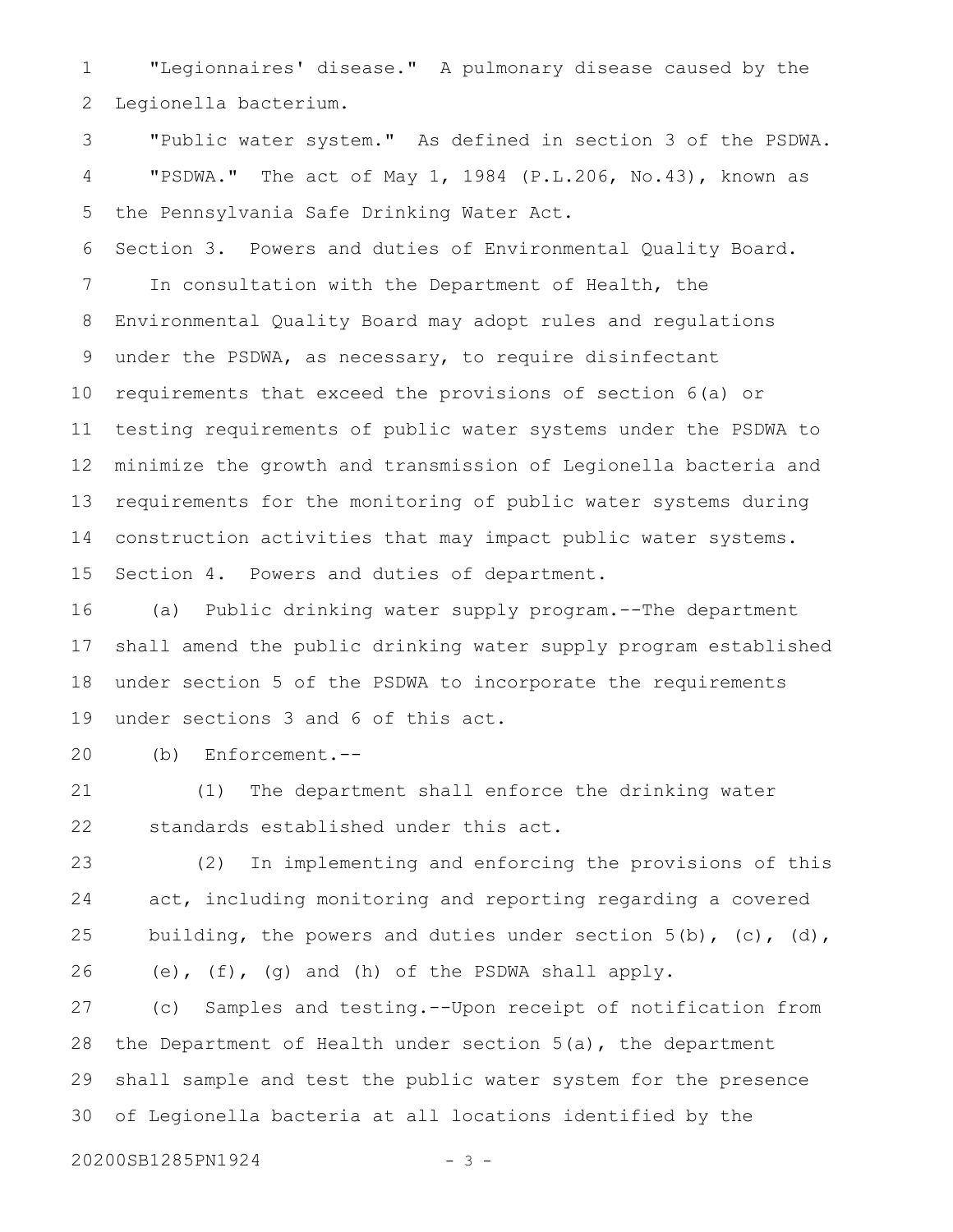Department of Health. The following shall apply: 1

(1) A Legionella culture analysis must be performed by a laboratory that is approved to perform the analysis by the department's Environmental Laboratory Accreditation Program. 2 3 4

(2) The laboratory under paragraph (1) must have certification through the Environmental Legionella Isolation Techniques Evaluation (ELITE) Program of the Centers for Disease Control and Prevention or an internationally recognized Legionella identification proficiency program. (d) Further testing.--The department shall conduct, or require the owner or operator of the applicable public water system to conduct, further testing to confirm the presence of 5 6 7 8 9 10 11 12

Legionella bacteria in any source in which the bacteria is detected through initial testing under this subsection, as the department determines to be necessary. 13 14 15

(e) Qualified professionals.--When testing for the Legionella bacteria is required under this act, the department shall ensure that the sampling shall be conducted by qualified water safety and management professionals certified in accordance with ASSE Series 12000-2018, Professional Qualifications Standard for Infection Control Risk Assessment for All Building Systems. 16 17 18 19 20 21 22

(f) Publication of notice requirements.--Not later than 120 days after the effective date of this subsection, in consultation with the Department of Health, the department shall transmit notice to the Legislative Reference Bureau for publication in the Pennsylvania Bulletin of the form and manner of the notice required under section 6(b), including the specific information to be included in that notice. Section 5. Powers and duties of Department of Health. 23 24 25 26 27 28 29 30

20200SB1285PN1924 - 4 -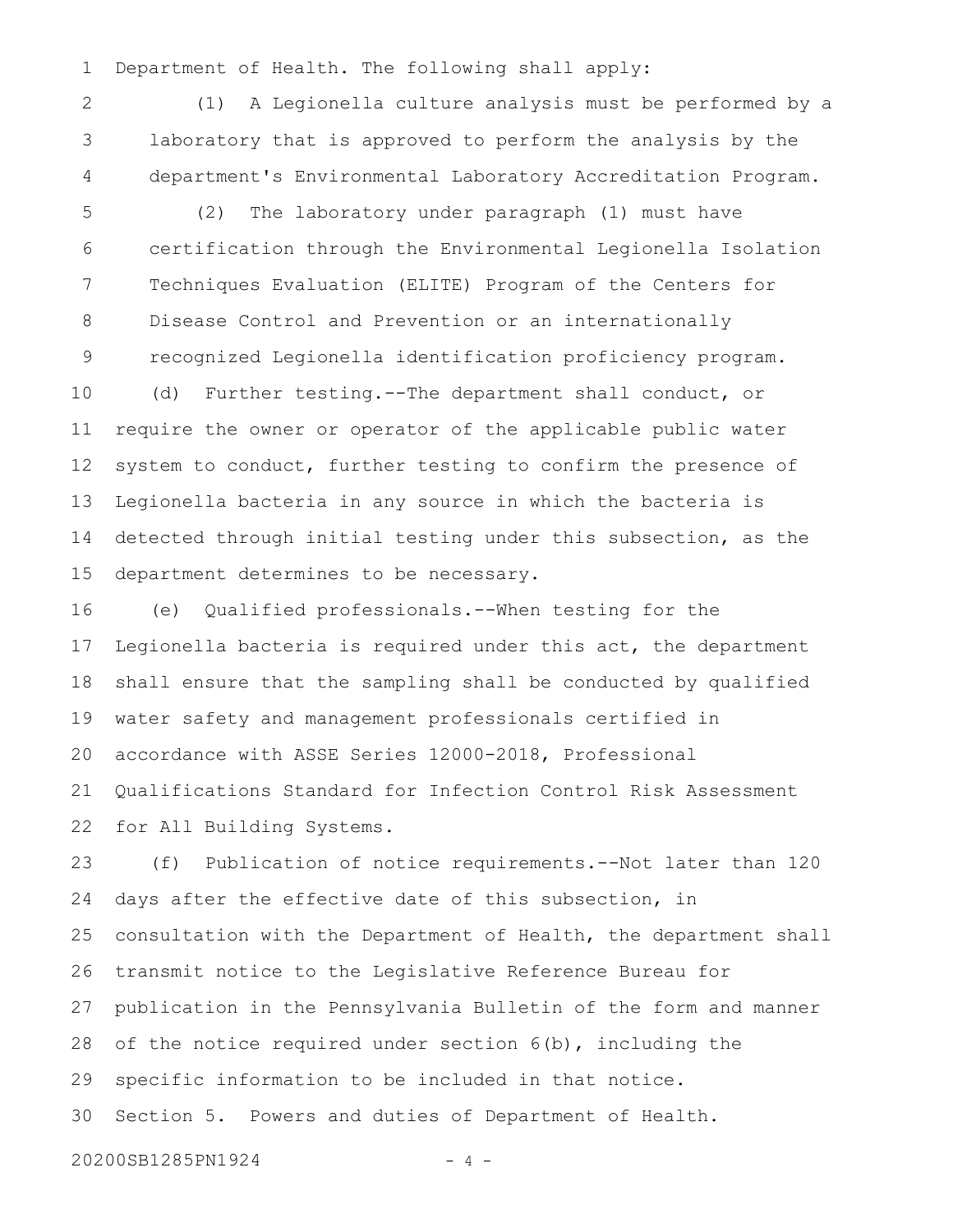For every reported diagnosis of Legionnaires' disease, the Department of Health shall immediately provide notification to the department of the diagnosis in a manner that is compliant with the Health Insurance Portability and Accountability Act of 1996 (Public Law 104-191, 110 Stat. 1936). The notification shall include addresses where the individual diagnosed with Legionnaires' disease resided, frequently visited or was employed in the 14 days immediately prior to the individual's diagnosis. 1 2 3 4 5 6 7 8 9

Section 6. Duties of owner or operator of public water system. (a) Residuals and testing.--Notwithstanding any other provision of law, the owner or operator of a public water system shall: 10 11 12 13

(1) Maintain a minimum free chlorine residual of 0.5 milligrams per liter or a minimum combined chlorine residual of 1.0 milligrams per liter in all active parts of the distribution system at all times. For purposes of this paragraph, maintaining the residual shall be based on 95% of samples monitored weekly at the total coliform rule sites. 14 15 16 17 18 19

(2) Conduct disinfectant residual testing at frequent and regular intervals to determine the amount and type of detectable disinfectant residual existing at different points in the public water system. 20 21 22 23

(b) Notice.-- 24

(1) The owner or operator of a public water system shall provide a timely written notice, in a form and manner as determined by the department under section 4(f), to all residential, commercial and institutional customers and residents served by the public water system and located in an affected area of disruptions in the water distribution system 25 26 27 28 29 30

20200SB1285PN1924 - 5 -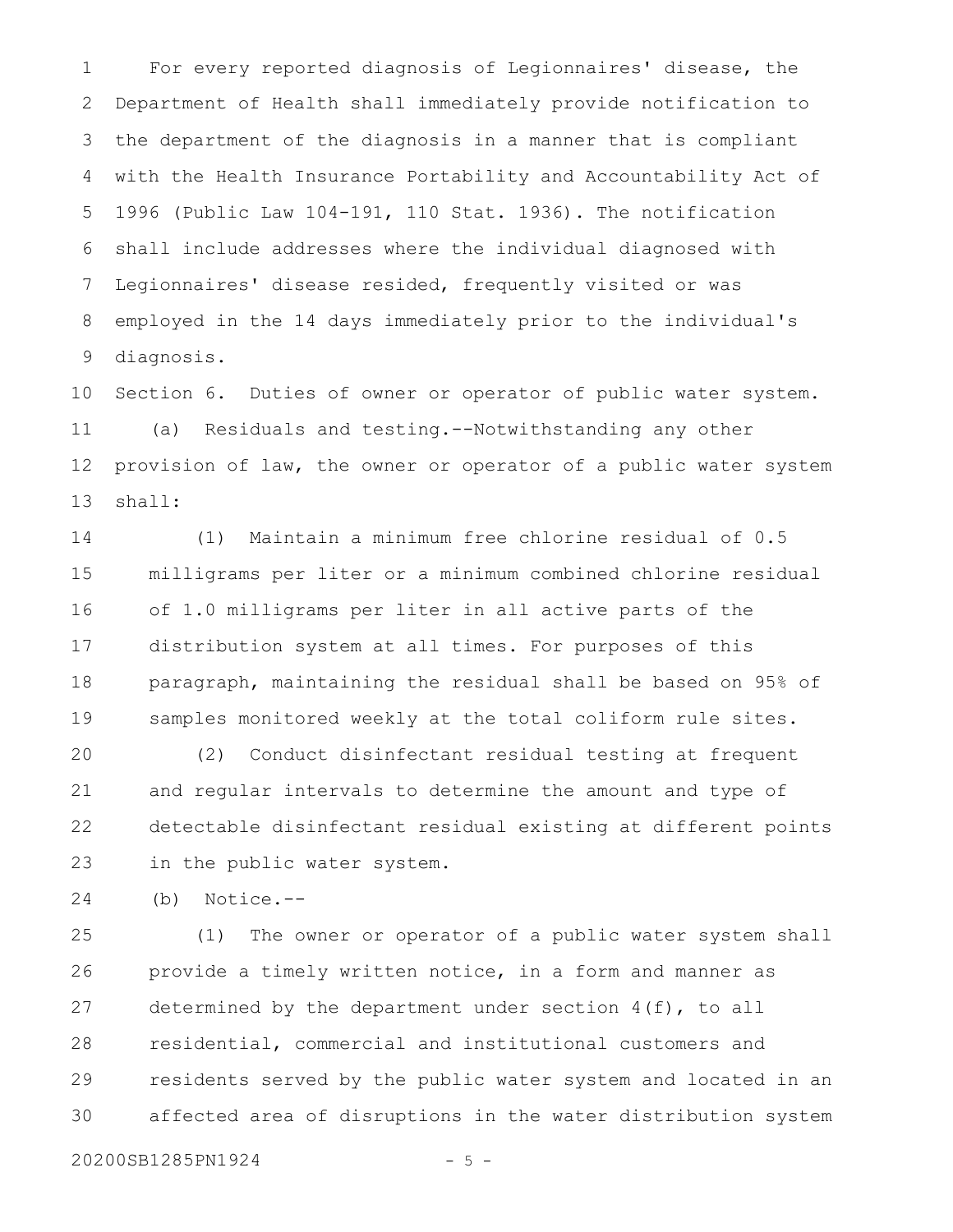that could result in increased levels of Legionella bacteria being present in the public water system. 1 2

(2) The notice under this subsection shall include, but not be limited to, the following: 3 4

(i) Notification of planned or unplanned events that reduce water delivery pressure below 20 pound-force per square inch, or 140 kilopascal, caused by, but not limited to, new construction tie-ins, replacement of valves, hydrants or meters, pumping failures, pipeline breaks or other system repairs or emergency conditions that may affect Legionella bacteria in the water distribution system and temporarily increase the level of Legionella bacteria in the public water system. 5 6 7 8 9 10 11 12 13

(ii) The estimated length of time that the level of Legionella bacteria may remain elevated, as determined by the department. 14 15 16

(iii) General information on the possible sources of Legionella bacteria in the public water system and the health effects of Legionnaires' disease and related illnesses to at-risk populations. 17 18 19 20

(iv) Measures that consumers can take to reduce or eliminate exposure to Legionella bacteria, including, but not limited to, flushing water lines during and after completion of construction work, removing and cleaning faucet aerator screens and showerheads and installing a water filter or water treatment device certified to remove Legionella bacteria. 21 22 23 24 25 26 27

(v) Recommendations for severely immunocompromised individuals who wish to take extra measures to avoid waterborne Legionella and other types of infection, 28 29 30

20200SB1285PN1924 - 6 -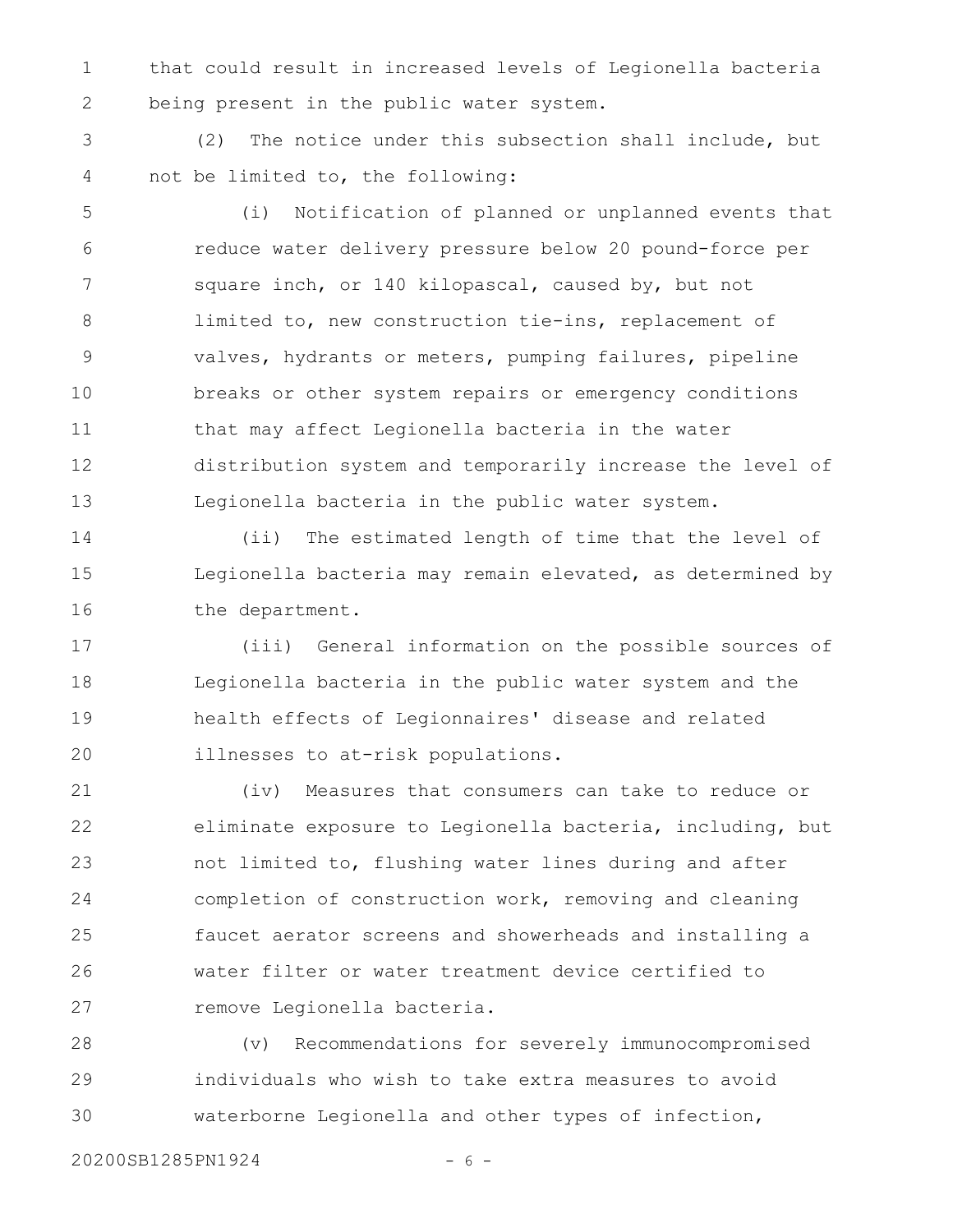including, but not limited to, bringing water to a full boil for one minute, use of a point-of-use personal use, end-of-tap or under-sink filter or use of bottled water as described in "Guidance for People with Severely Weakened Immune Systems" by the Environmental Protection Agency (1995). 1 2 3 4 5 6

(3) If a public water system serves a municipality in which the primary language of 10% or more of the residents is a language other than English, the owner or operator of the public water system shall provide the notice required under this subsection in both English and the other language to the residents. 7 8 9 10 11 12

(4) The owner or operator of a public water system shall not be required to provide the notice required under this subsection until the department has published the public notice required under this section. 13 14 15 16

Section 7. Duties of owner or operator of covered building. 17

(a) Management program and plan.-- 18

(1) Not later than one year after the effective date of this subsection, the owner or operator of a covered building shall implement a water management program to minimize the growth and transmission of Legionella bacteria in the water system of the covered building, consistent with the American Society of Heating, Refrigeration, and Air Conditioning Engineers (ASHRAE) Standard 188-2018 or comparable standards adopted by a nationally recognized, accepted and appropriate organization. 19 20 21 22 23 24 25 26 27

(2) A copy of the sampling and management plan and sampling results shall be retained for at least three years and provided to the department and the Department of Health 28 29 30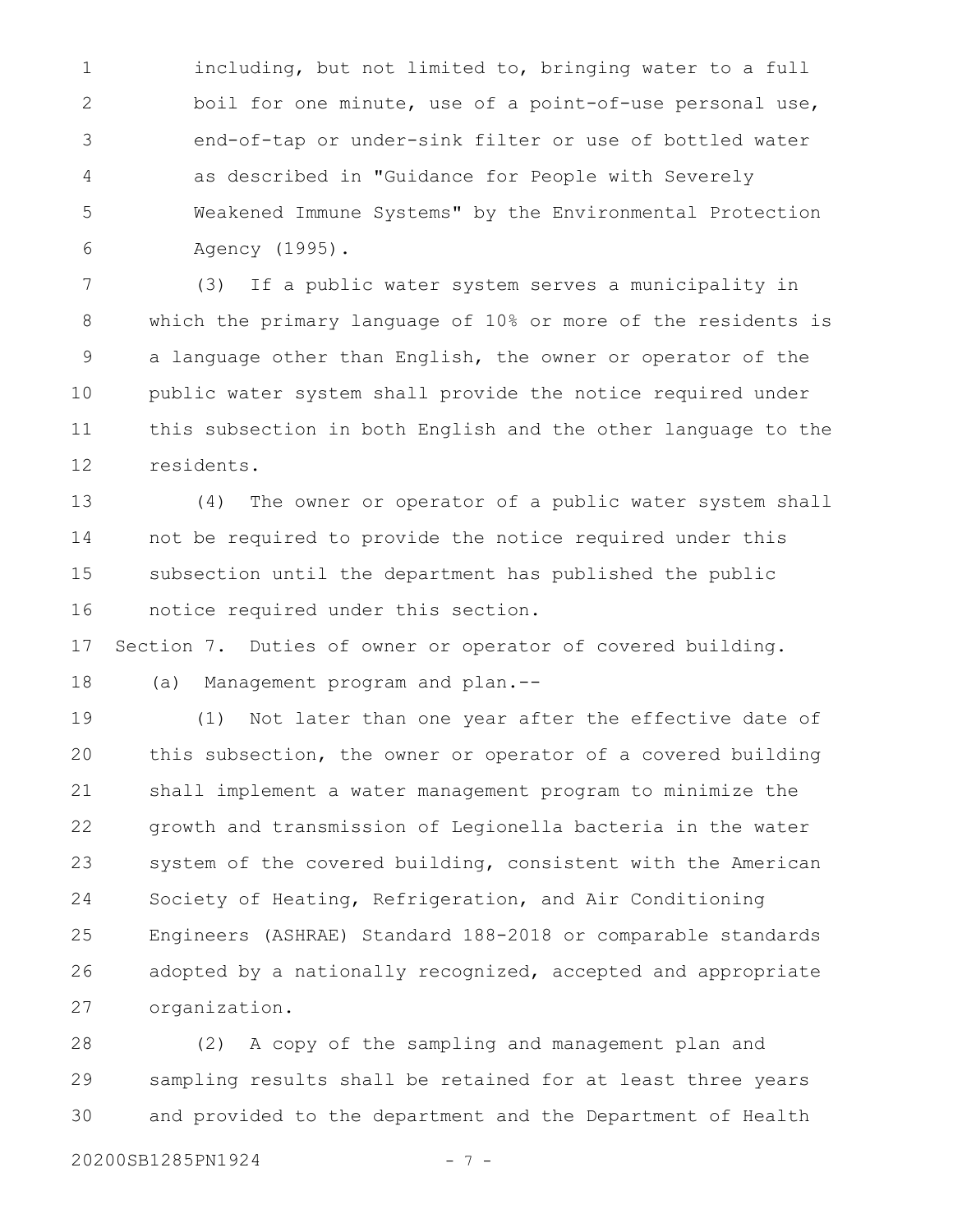upon request. 1

(3) The owner or operator of a covered building shall make the water management program available upon request to an employee of the department, the Department of Health or any other department or agency with license or inspection authority for the covered building. 2 3 4 5 6

(b) Procedures.--Consistent with Standard 188-2018 under subsection (a)(1), the water management program team must establish procedures to confirm initially and on an ongoing basis that the Legionnaires' disease risk management plan is implemented as designed and that, when implemented as designed, the Legionnaires' disease risk management plan controls the hazardous conditions throughout the building water systems. 7 8 9 10 11 12 13

(c) Sampling and analysis.--In addition to the sampling required by the water management plan, an owner or operator of a covered building shall conduct Legionella culture sampling and analysis of the potable water system in a time frame to be determined by the department upon any of the following: 14 15 16 17 18

(1) A determination by the department that one or more cases of Legionnaires' disease are, or may be, associated with the covered building. 19 20 21

(2) Any other conditions specified by the department or the Department of Health. 22 23

(d) Reviews.--The owner or operator of a covered building shall annually review its sampling and water management plan and shall conduct an additional review under any of the following conditions: 24 25 26 27

(1) If one or more cases of Legionnaires' disease are, or may be, associated with the covered building. 28 29

(2) Upon completion of any construction, modification or 20200SB1285PN1924 - 8 -30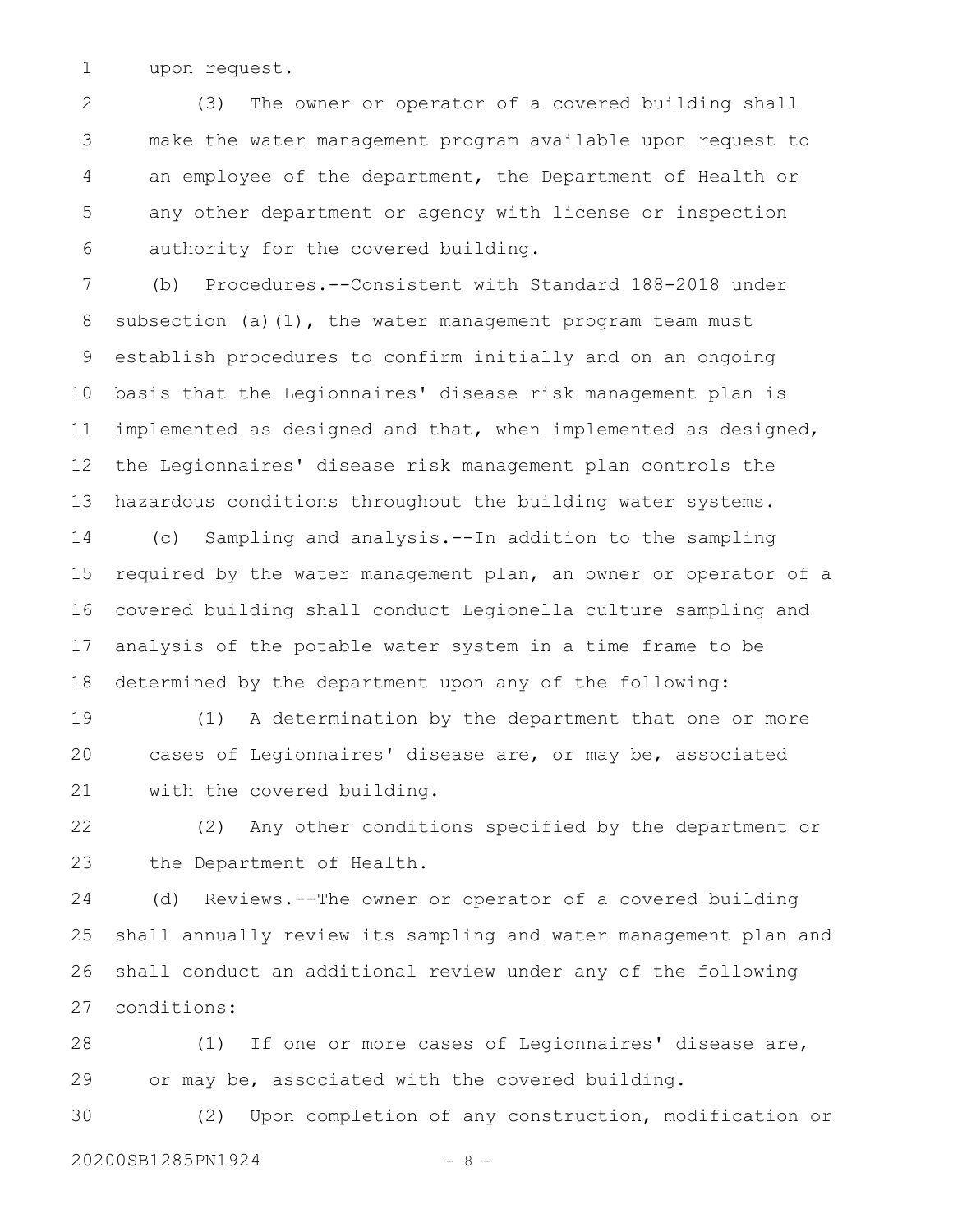repair activities that may affect the potable water system of the covered building. 1 2

(3) Upon expansion or relocation of the covered building's hematopoietic stem cell transplant and solid organ transplant units. 3 4 5

(4) Any other conditions specified by the department or the Department of Health. 6 7

(e) Covered buildings with cooling tower systems.--For covered buildings with cooling tower systems, the owner or operator shall obtain or update a maintenance program and plan for each cooling tower developed in accordance with Standard 188-2018 under subsection (a)(1). In addition, the maintenance program and plan shall include the following elements: 8 9 10 11 12 13

(1) A schedule for routine bacteriological culture sampling and analysis to assess microbiological activity at intervals not to exceed 30 days while the cooling tower is in use and that requires additional bacteriological culture sampling and analysis, as needed, to validate process adjustments. 14 15 16 17 18 19

(2) A schedule for routine Legionella culture sampling and analysis within 14 days of seasonal start-up and, thereafter, at intervals not to exceed 90 days while the cooling tower is in use. Cooling towers in use year-round must sample at intervals not to exceed 90 days and within two weeks after start-up following maintenance. 20 21 22 23 24 25

(3) In addition to the routine Legionella culture sampling and analysis required under this subsection, conditions that require immediate Legionella culture sampling and analysis, which shall include, but are not limited to, the following: 26 27 28 29 30

20200SB1285PN1924 - 9 -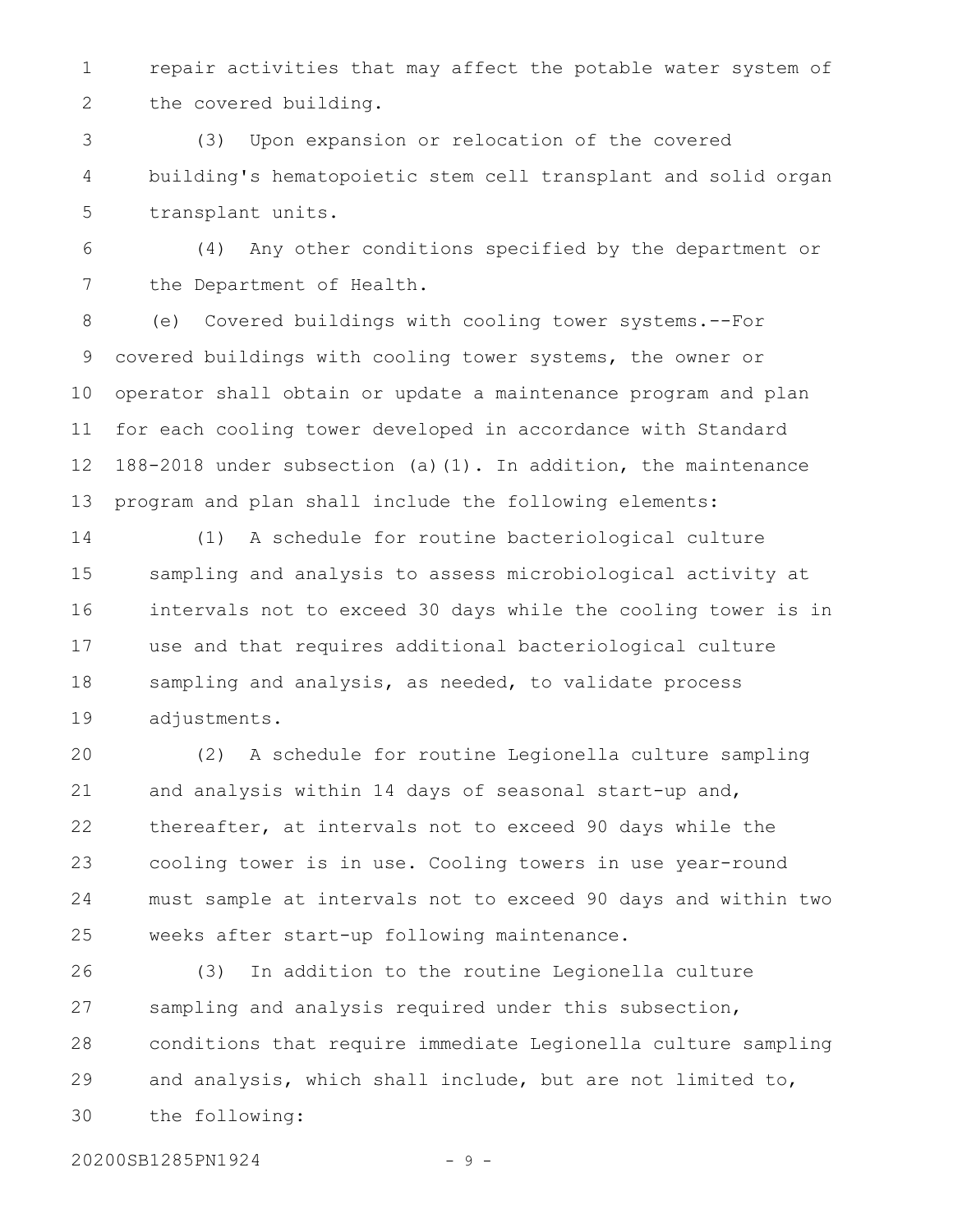(i) Power failure of sufficient duration to allow for the growth of bacteria. 1 2

(ii) Loss of biocide treatment of sufficient duration to allow for the growth of bacteria. 3 4

(iii) Failure of conductivity control, or any other control methods, to maintain proper cycles of concentration. 5 6 7

(iv) A determination by the department or local health department that one or more cases of Legionnaires' disease is, or may be, associated with the cooling tower, based upon epidemiologic data or laboratory testing. 8 9 10 11

(v) Any other conditions specified by the department or the d of Health. 12 13

(4) Provisions requiring immediate and appropriate action, including remedial action, in response to bacteriological and Legionella culture analyses. 14 15 16

(5) Provisions requiring that any Legionella culture analyses must be performed in accordance with section 4(c). 17 18

(6) A shutdown and disinfection plan for removing or permanently discontinuing use of a cooling tower. 19 20

(7) Provisions requiring treatment and manual or automated flushing of any piping, basin, sump or wetted surface during idle conditions. 21 22 23

(8) Provisions requiring cleaning and disinfection prior to start-up of a stagnant cooling tower that has been shut down without treatment and recirculation for more than five consecutive days. 24 25 26 27

Section 8. Covered building water systems. 28

(a) Development of rules and regulations.--Not later than 180 days after the effective date of this subsection, in 29 30

20200SB1285PN1924 - 10 -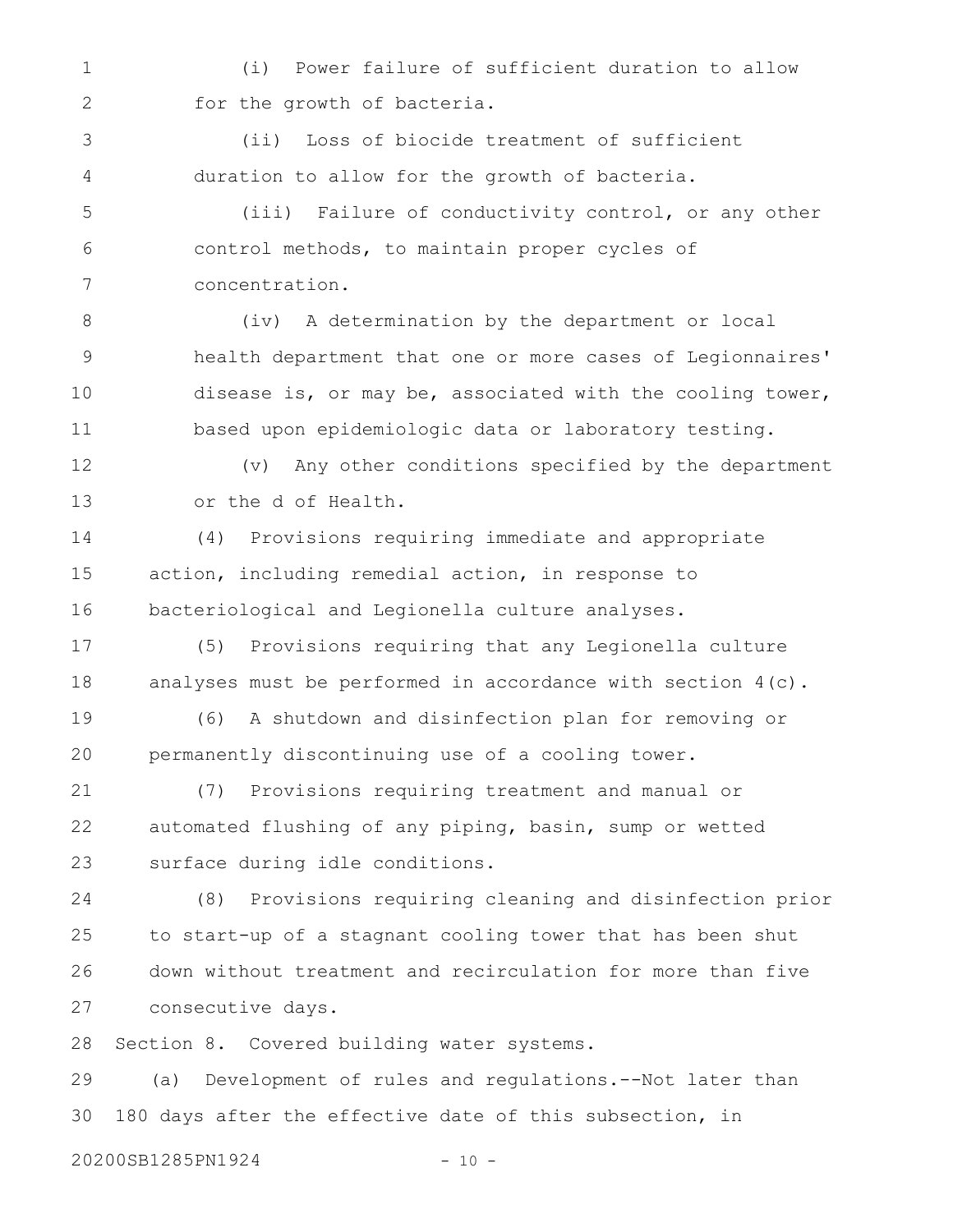consultation with the Department of Health and a public stakeholder group that shall be comprised of no more than five public members, including one representative of a public health organization dedicated to eradicating Legionnaires' disease and one representative of an organization representing owners or operators of public water systems, the department shall adopt rules and regulations applicable to the water systems of covered buildings to implement the provisions of this act. 1 2 3 4 5 6 7 8

(b) Contents.--

9

(1) The rules and regulations adopted under this section shall include requirements for the monitoring and testing for Legionella bacteria in the water system of covered buildings. 10 11 12

(2) In potable water systems, the sampling and management plan must include at a minimum: 13 14

(i) Legionella culture sampling sites as determined by the environmental assessment. 15 16

(ii) Provisions requiring Legionella culture sampling and analysis at intervals not to exceed 90 days for the first year following adoption of the sampling and management plan. The following shall apply: 17 18 19 20

(A) Thereafter, the plan shall include provisions for annual Legionella culture sampling and analysis. 21 22 23

(B) The plan shall further require that those portions of any potable water system that serve hematopoietic stem cell transplant or solid organ transplant patients shall continue to be sampled and analyzed at intervals not to exceed 90 days. 24 25 26 27 28

(iii) Provisions requiring actions in response to Legionella culture analysis results, including all 29 30

20200SB1285PN1924 - 11 -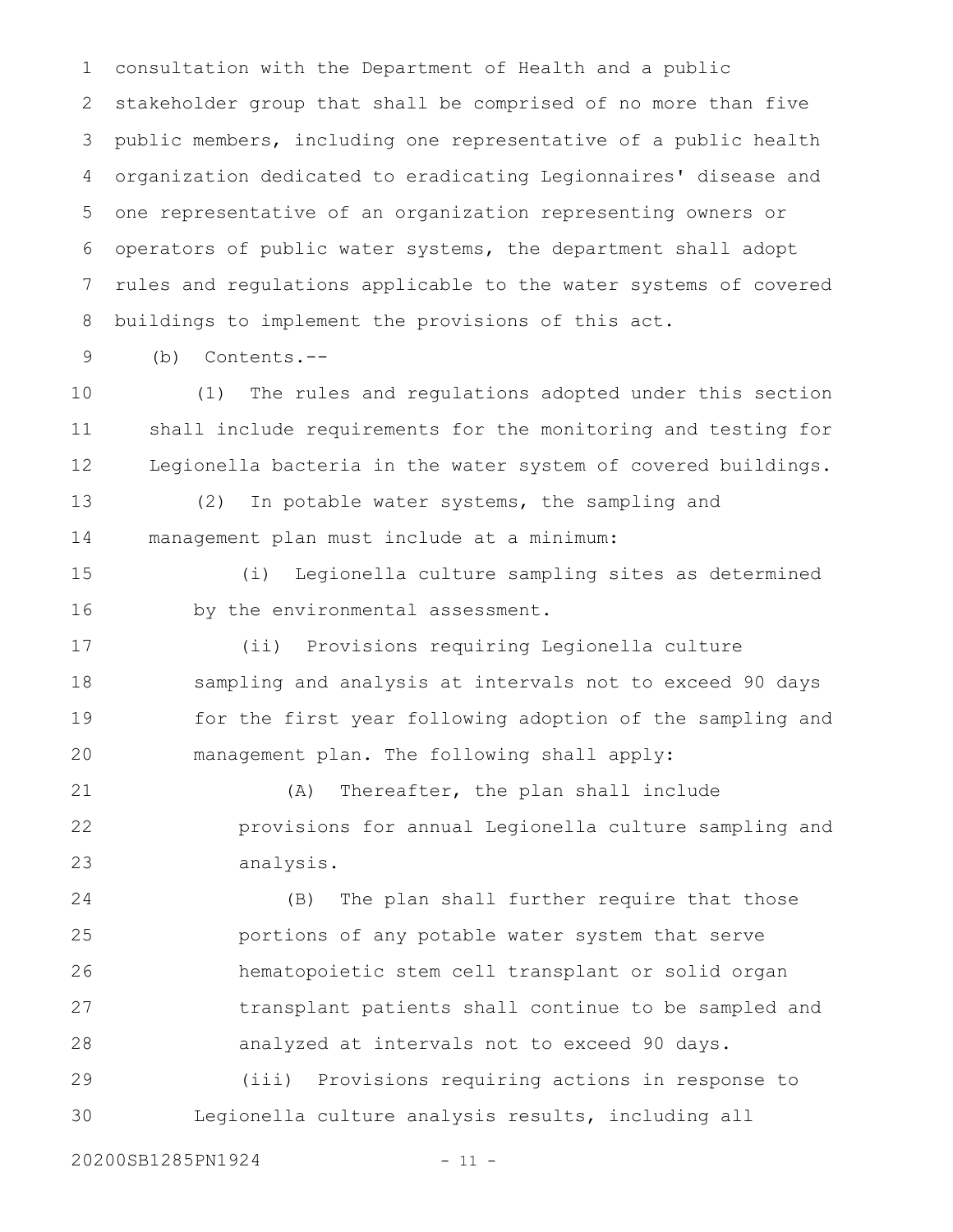responsive actions required and specific time frames for such actions. (c) Sample sites.-- (1) Sample sites shall include, but not be limited to, the following locations: (i) One sample of the inlet cold water supply at the first available tap. (ii) One sample from the return piping of the circulated potable water heating system. (iii) One sample from the outlet of a heating system. (iv) At least three samples collected from each floor as follows: (A) One sample from the tap closest to first delivery of hot water from the riser. (B) One sample from the middle of the water system. (C) One sample from the last outlet before the water returns to the piping that conveys water back to the heater. (D) During an investigation of Legionnaires' disease, samples from the portion of the water supply that serves locations in the covered building that housed affected patients or residents. (2) If risers supply multiple circulation loops with each loop providing water to a group of rooms, sample sites shall be designated to represent each loop. (3) One additional random sample shall be collected from each floor when wings have extensive lengths of piping and complex paths. 1 2 3 4 5 6 7 8 9 10 11 12 13 14 15 16 17 18 19 20 21 22 23 24 25 26 27 28 29 30

20200SB1285PN1924 - 12 -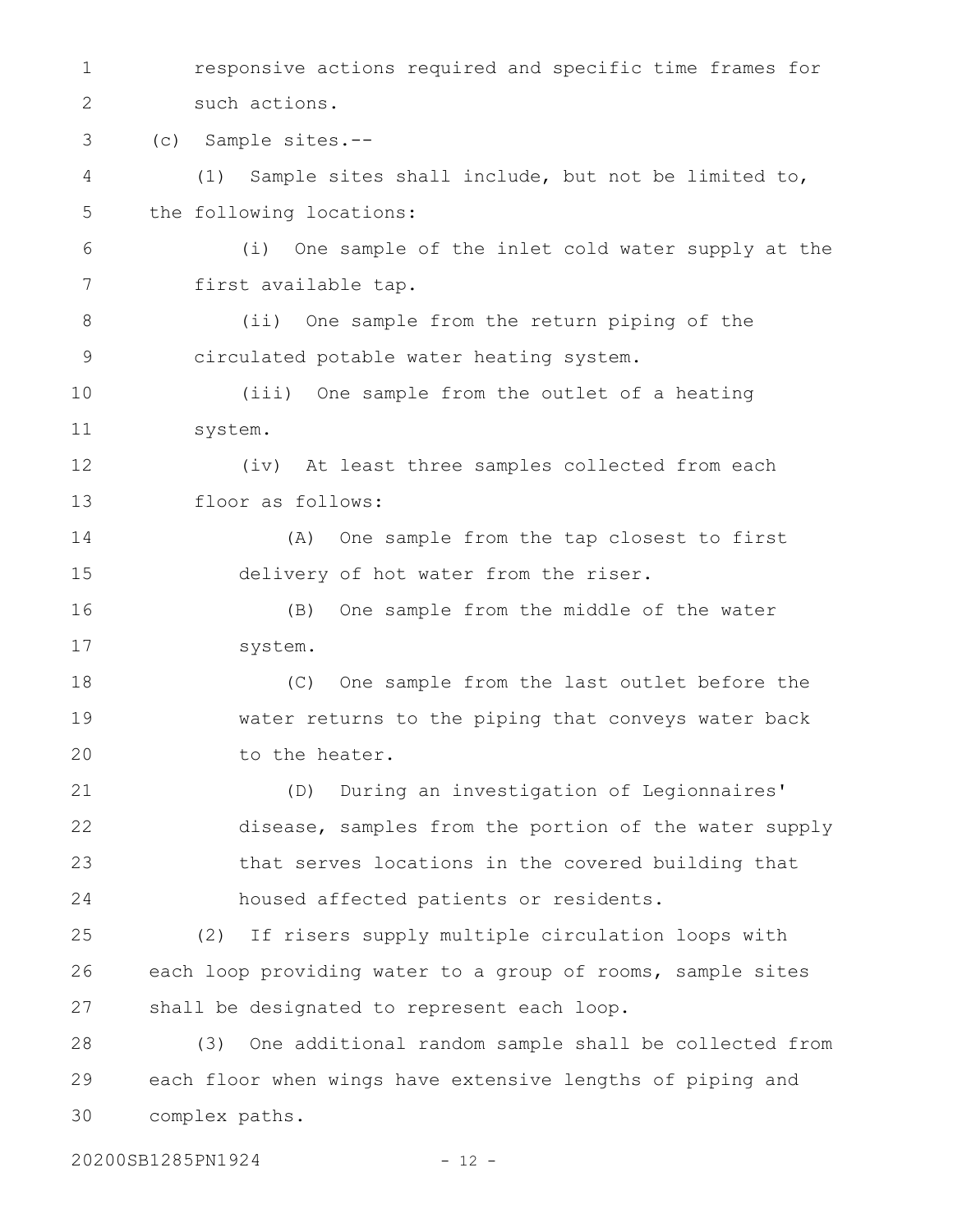(4) During the initial building assessment, a surface sample shall be performed at locations representing the middle or end of the hot water line on each floor. Section 9. Public nuisance. 1 2 3 4

(a) Violation.--A violation of a provision of this act, rule or regulation of the department, order of the department or term or condition of a permit shall constitute a public nuisance. 5 6 7

(b) Liability.--A person or municipality committing a violation as described in subsection (a) shall be liable for the costs of abatement of any pollution and any public nuisance caused by the violation. 8 9 10 11

(c) Jurisdiction.--The Environmental Hearing Board and a court of competent jurisdiction shall have jurisdiction over actions to recover the costs of abatement of a public nuisance under this act. 12 13 14 15

(d) Abatement.--An activity or condition that is declared by this act to be a public nuisance, or that is otherwise in violation of this act, shall be abatable in the manner provided by law or equity for the abatement of public nuisances. 16 17 18 19

(e) Equitable remedies.--The department may proceed in equity to abate the nuisance or restrain or prevent a violation of this act. 20 21 22

Section 10. Penalties and remedies. 23

(a) Duty, penalty and remedy.--It shall be the duty of a person to proceed diligently to comply with an order issued under this act. If the person fails to proceed diligently or fails to comply with the order within the time, if any, as may be specified, the person shall be guilty of contempt and shall be punished by the court in an appropriate manner. For this purpose, application may be made by the department to 24 25 26 27 28 29 30

20200SB1285PN1924 - 13 -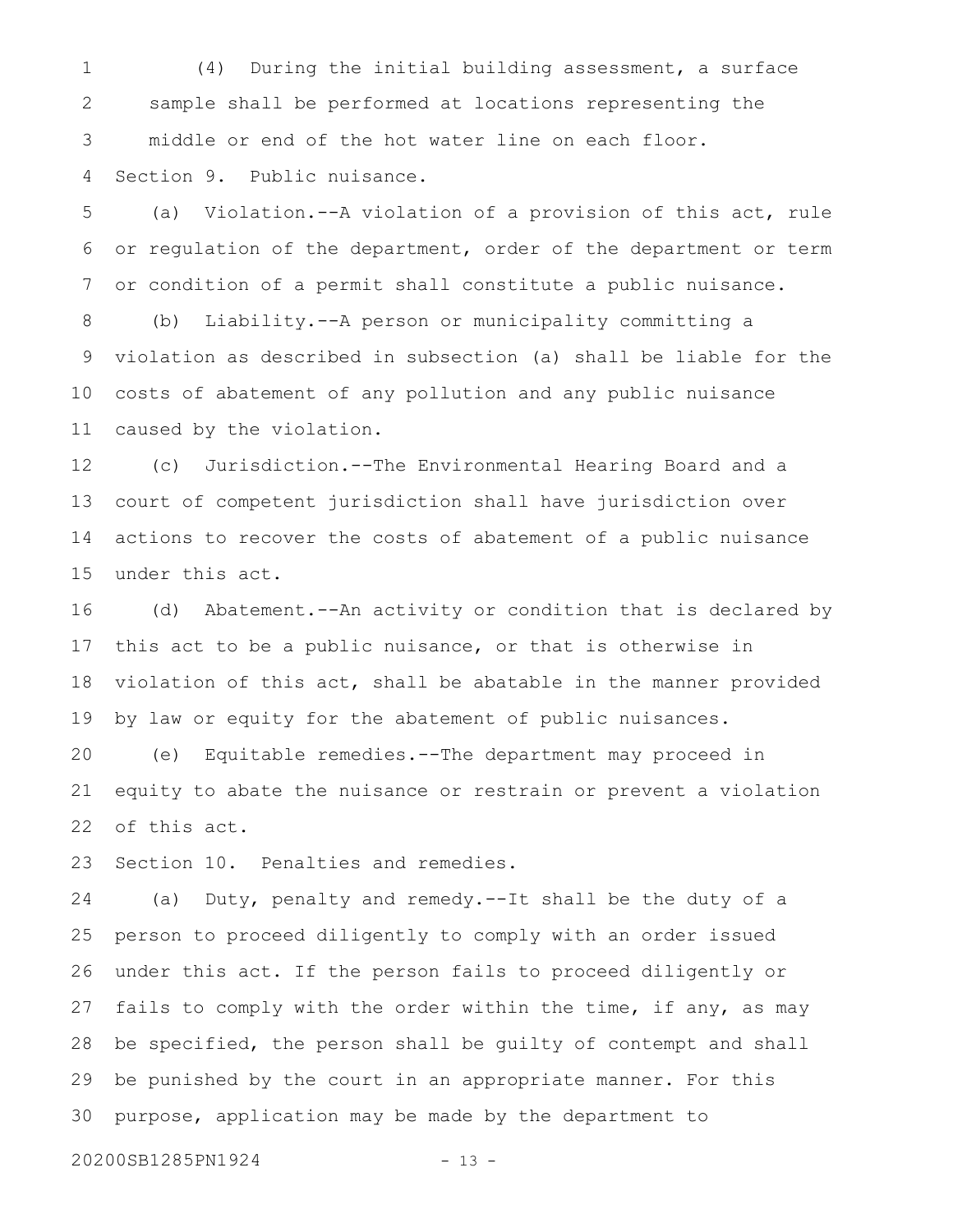Commonwealth Court, which shall have jurisdiction over the matter. 1 2

(b) Actions.--A person having an interest that is or may be adversely affected may commence a civil action on the person's own behalf to compel compliance with this act or a rule, regulation, order or permit issued under this act against any of the following: 3 4 5 6 7

(1) The department, if there is alleged a failure of the department to perform an act that is not discretionary with the department. Commonwealth Court shall have jurisdiction over this action. 8 9 10 11

(2) Another person alleged to be in violation of a provision of this act or a rule, regulation, order or permit issued under this act. The following shall apply: 12 13 14

(i) Notwithstanding any other provision of law, a court of common pleas shall have jurisdiction over this action. 15 16 17

(ii) Venue for this action shall be as specified under the Rules of Civil Procedure concerning actions in assumpsit. 18 19 20

(c) Specific penalties.-- 21

(1) A person who violates a provision of this act, rule or regulation of the department, order of the department or term or condition of a permit issued under this act is guilty of a summary offense and, upon conviction, shall be subject to a fine of not less than \$50 nor more than \$5,000, and costs, for each separate offense. In default of the payment of the fine or costs, the person shall be subject to imprisonment for not less than 30 days nor more than 90 days. (2) A person who willfully or negligently violates a 22 23 24 25 26 27 28 29 30

20200SB1285PN1924 - 14 -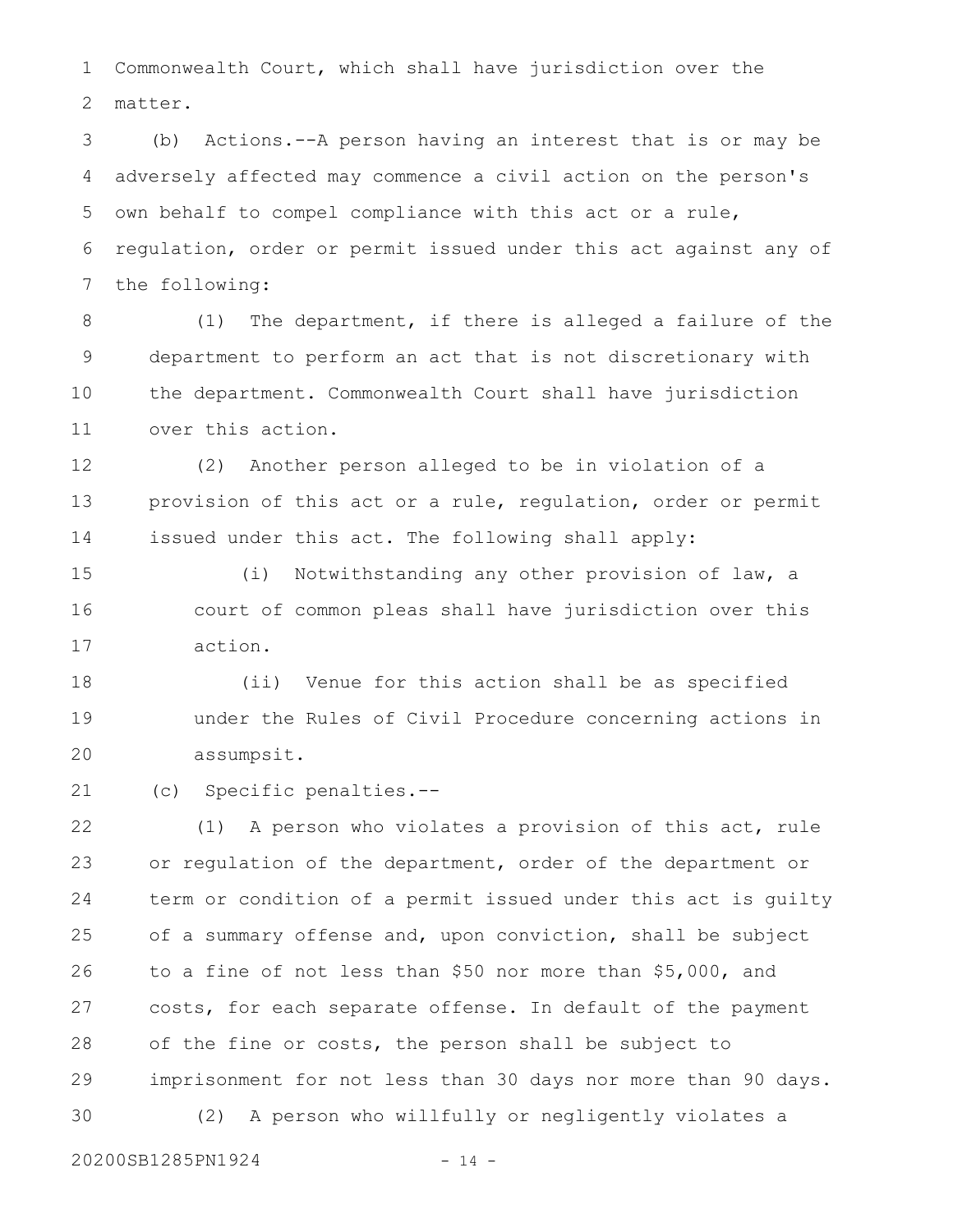provision of this act, rule or regulation of the department, order of the department or term or condition of a permit issued under this act is guilty of a misdemeanor of the third degree and, upon conviction, shall be subject to a fine of not less than \$1,250 nor more than \$12,500 for each separate offense or to imprisonment for a period of not more than one year, or both. 1 2 3 4 5 6 7

(3) A person who, after a conviction of a misdemeanor for a violation within two years as provided in paragraph (2), willfully or negligently violates a provision of this act, rule or regulation of the department, order of the department or term or condition of a permit issued under this act is guilty of a misdemeanor of the second degree and, upon conviction, shall be subject to a fine of not less than \$1,250 nor more than \$25,000 for each offense or to imprisonment for a period of not more than two years, or both. 8 9 10 11 12 13 14 15 16 17

(d) Pre-enforcement conference.--Notwithstanding any other provision of this act, before the department shall institute a criminal proceedings against a person under subsection (c), the department shall, in writing, provide the person with an opportunity for a pre-enforcement conference. 18 19 20 21 22

(e) Civil penalties.--In addition to proceeding under any other remedy available at law or in equity for a violation of a provision of this act, rule or regulation of the department, order of the department or term or condition of a permit issued under this act, the department may assess a civil penalty upon a person for the violation. The following shall apply: 23 24 25 26 27 28

(1) The penalty may be assessed whether or not the violation was willful or negligent. 29 30

20200SB1285PN1924 - 15 -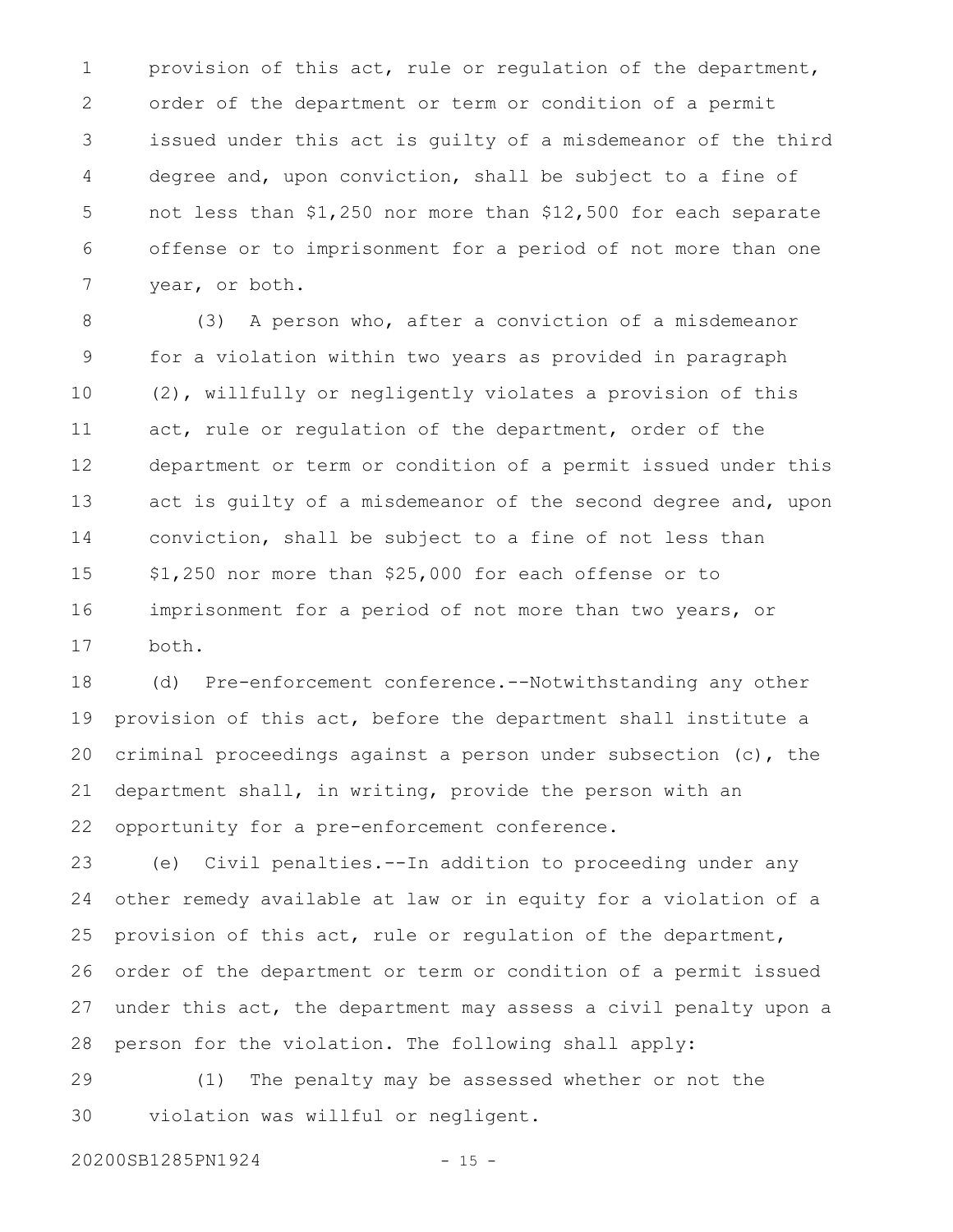(2) When the department assesses a civil penalty, the department shall inform the person of the amount of the penalty. 1 2 3

(3) The person charged with the penalty shall then have 30 days to pay the penalty in full or, if the person wishes to contest the amount of the penalty or the fact of the violation, the person shall within the 30-day period, file an appeal of the action with the Environmental Hearing Board. 4 5 6 7 8

(4) Failure to appeal within 30 days shall result in a waiver of all legal rights to contest the violation or the amount of the penalty. 9 10 11

(5) The maximum civil penalty which may be assessed under this section shall be \$5,000 per day for each violation. 12 13 14

(6) Each violation for each separate day and each violation of a provision of this act, rule or regulation of the department, order of the department or term or condition of a permit issued under this act shall constitute a separate and distinct offense under this section. 15 16 17 18 19

(f) Nonexclusive penalties and remedies.--The penalties and remedies prescribed by this act shall be deemed concurrent and the existence of or exercise of a remedy shall not prevent the department from exercising any other remedy at law or in equity. (g) Violations on separate days.--Violations on separate days shall constitute separate offenses for purposes of this act. 20 21 22 23 24 25 26

Section 11. Reports. 27

Not later than one year after the effective date of this section and annually thereafter, in conjunction with the Department of Health, the department shall submit a report to 28 29 30

20200SB1285PN1924 - 16 -